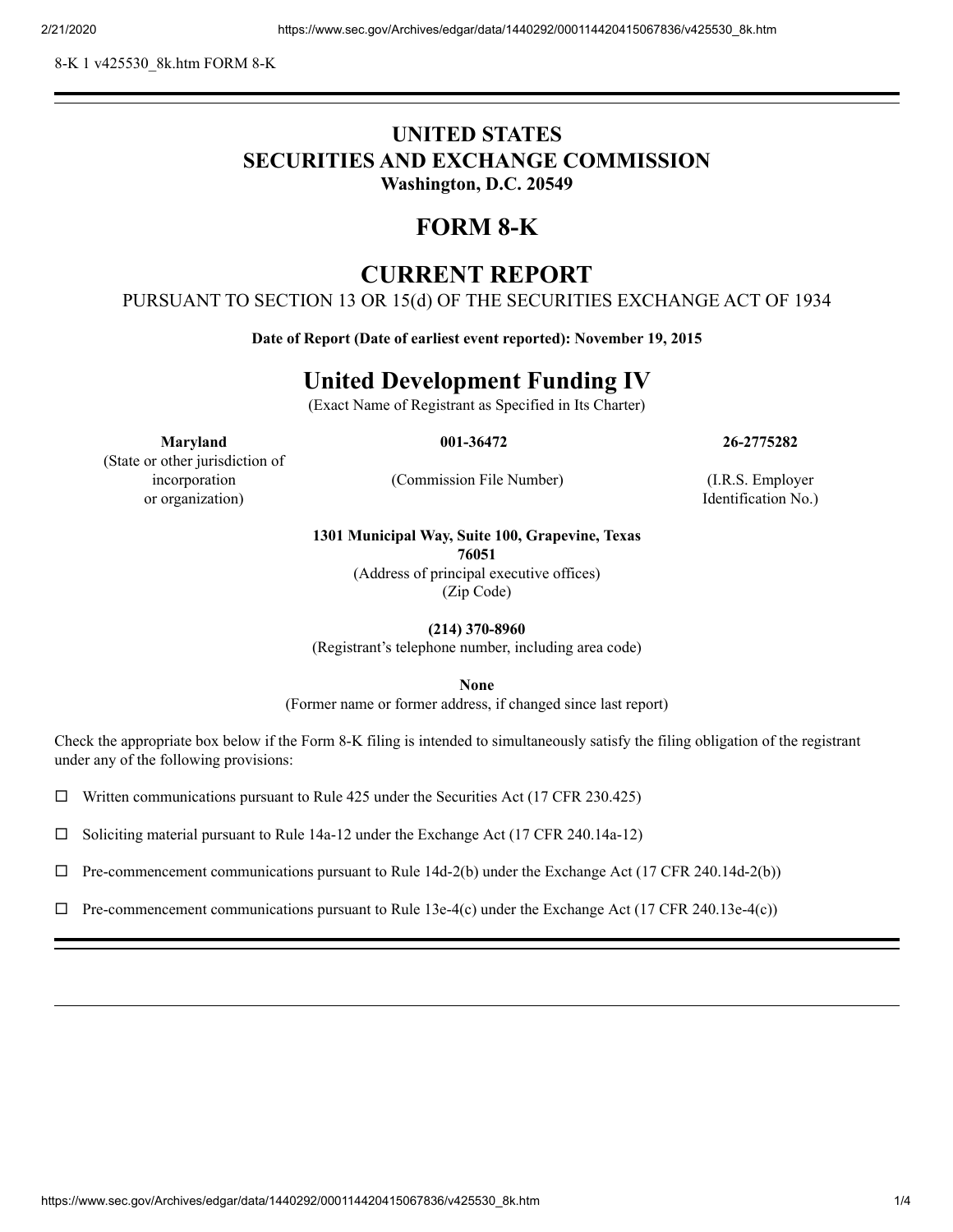### **Item 4.01 Changes in Registrant's Certifying Accountant.**

On November 19, 2015, Whitley Penn LLP ("Whitley Penn") informed United Development Funding IV (the "Company") that it has declined to stand for reappointment as the Company's independent registered public accounting firm. Whitley Penn's declination was accepted by the Company's audit committee.

Whitley Penn's audit reports on the Company's consolidated financial statements for the fiscal years ended December 31, 2013 and 2014 did not contain an adverse opinion or disclaimer of opinion, nor were they qualified or modified as to uncertainty, audit scope or accounting principles.

During the Company's two most recent fiscal years and the subsequent interim period from January 1, 2015 through September 30, 2015, (i) there were no disagreements between the Company and Whitley Penn on any matters of accounting principles or practices, financial statement disclosure or auditing scope or procedure, which disagreements, if not resolved to the satisfaction of Whitley Penn, would have caused Whitley Penn to make reference to the subject matter of the disagreement in its report on the Company's consolidated financial statements, and (ii) there were no "reportable events" as that term is defined in Item  $304(a)(1)(v)$  of Regulation S-K.

The Company has provided Whitley Penn with a copy of the foregoing statements and has requested and received from Whitley Penn a copy of the letter addressed to the Securities and Exchange Commission stating that Whitley Penn agrees with the above statements. A copy of the letter from Whitley Penn is attached as Exhibit 16.1 to this Form 8-K.

The Company is presently in discussions to replace Whitley Penn as the Company's independent registered public accounting firm for the fiscal year ending December 31, 2015. The Company will file a Current Report on Form 8-K when the retention of a replacement independent registered public accounting firm has been completed.

#### **Item 9.01 Financial Statements and Exhibits.**

(d) Exhibits

| Exhibit No. | Description                                                                                     |
|-------------|-------------------------------------------------------------------------------------------------|
| 16.1        | Letter from Whitley Penn LLP to the Securities and Exchange Commission dated November 24, 2015. |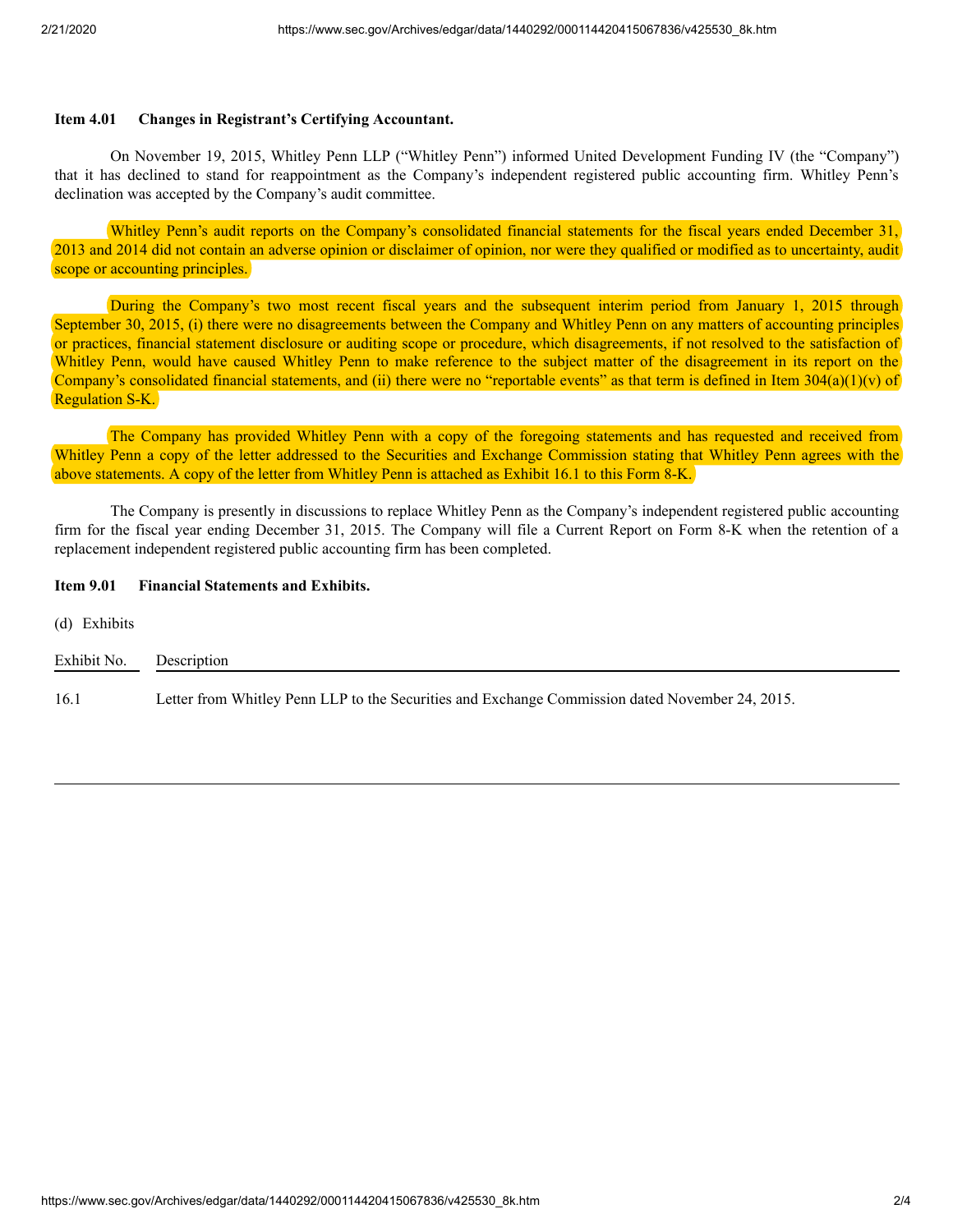### **SIGNATURE**

Pursuant to the requirements of the Securities Exchange Act of 1934, the registrant has duly caused this report to be signed on its behalf by the undersigned hereunto duly authorized.

### **United Development Funding IV**

Dated: November 24, 2015 By: /s/ Hollis M. Greenlaw

Hollis M. Greenlaw Chief Executive Officer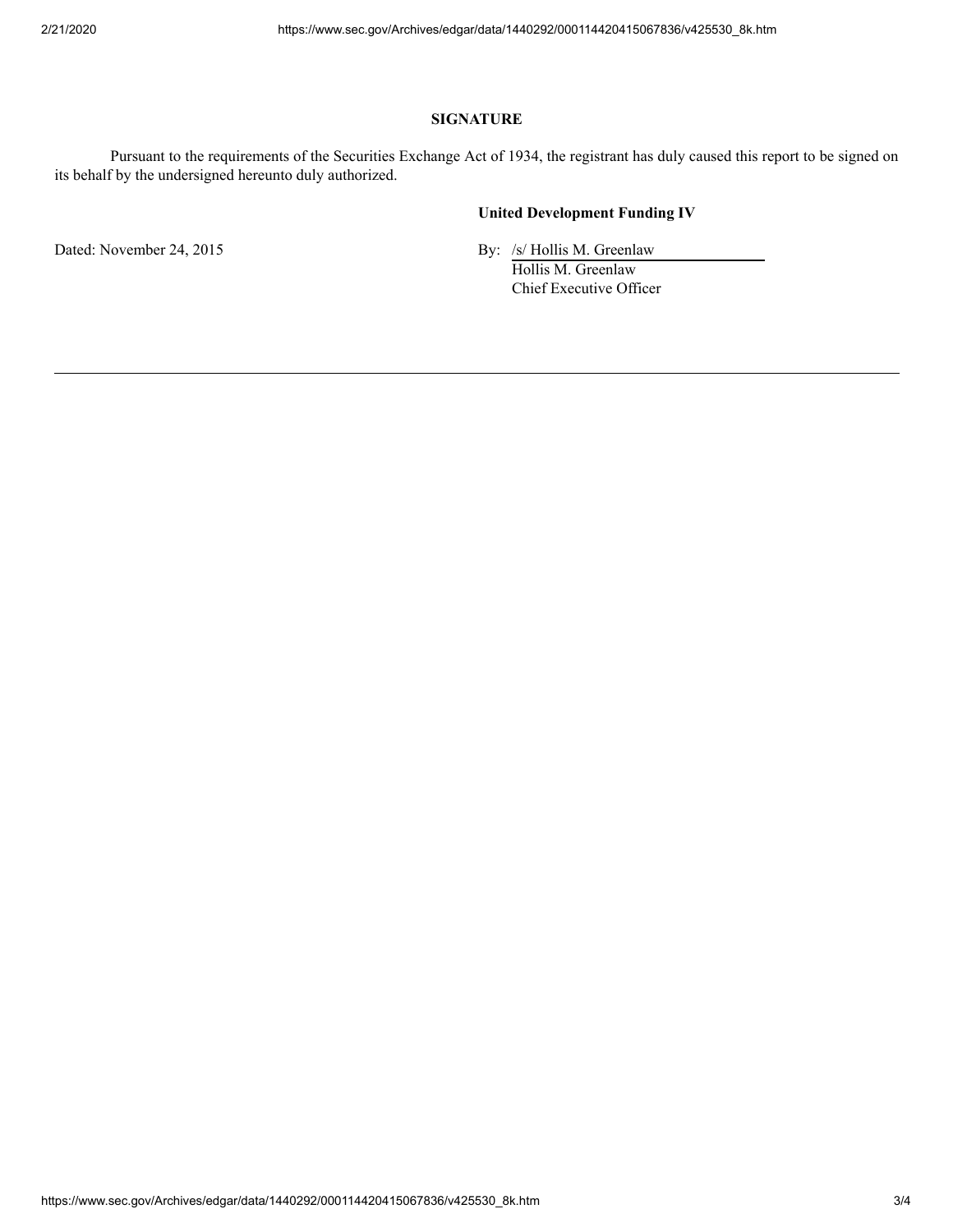### **EXHIBIT INDEX**

Exhibit No. Description

16.1 Letter from Whitley Penn LLP to the Securities and Exchange Commission dated November 24, 2015.